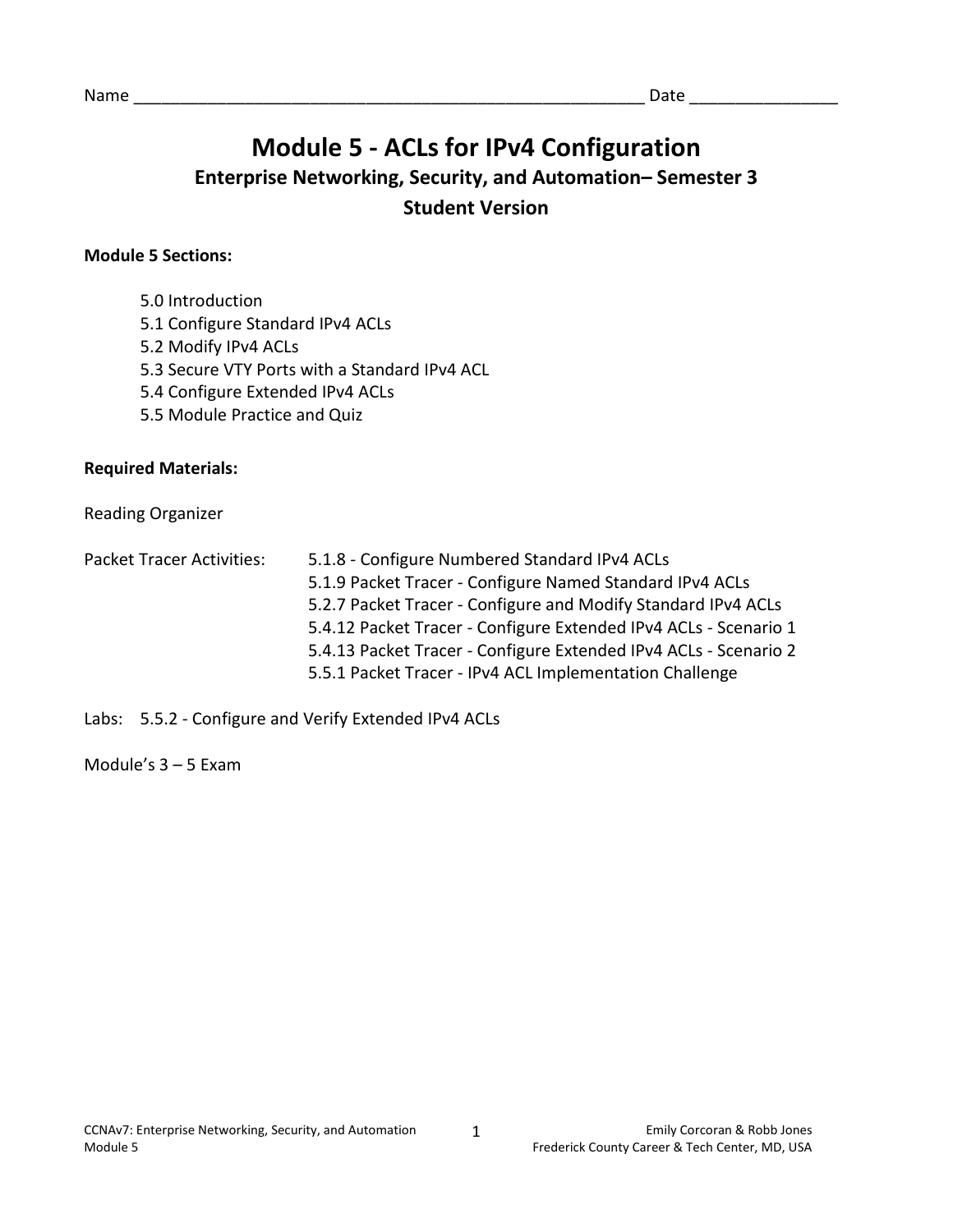## Page intentionally left blank.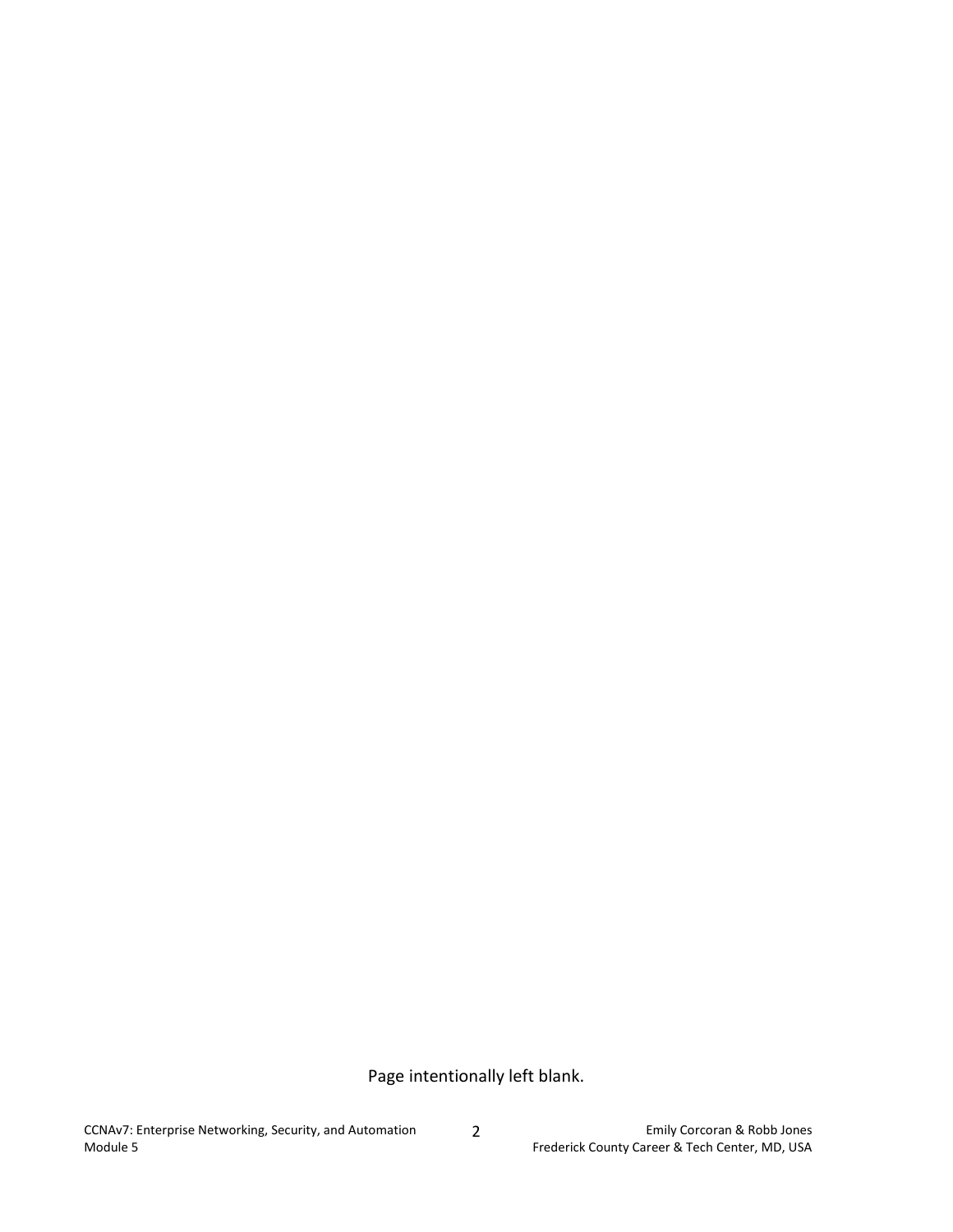Name\_\_\_\_\_\_\_\_\_\_\_\_\_\_\_\_\_\_\_\_\_\_\_\_\_\_\_\_\_\_\_\_\_\_\_\_\_\_\_\_\_\_\_\_\_\_\_\_\_\_\_\_\_\_\_\_\_\_ Date \_\_\_\_\_\_\_\_\_\_\_\_\_\_\_\_

# **Module 5 - ACLs for IPv4 Configuration Reading Organizer Student Version**

**Note**: The Reading Organizer has weighted scoring. Any question with the word **explain**, **define, or describe** in it is expected to have a longer answer and is worth two points each.

#### **After completion of this module, you should be able to:**

- Configure standard IPv4 ACLs to filter traffic to meet networking requirements.
- Use sequence numbers to edit existing standard IPv4 ACLs.
- Configure a standard ACL to secure VTY access.
- Configure extended IPv4 ACLs to filter traffic according to networking requirements.

## **5.1 Configure Standard IPv4 ACLs**

1. List the suggested practices when configuring a complex ACL.

a. b. c. d. e.

2. Use the \_\_\_\_\_\_\_\_\_\_\_\_\_\_\_\_\_\_\_\_\_\_\_\_\_\_\_\_\_\_\_\_\_\_\_\_\_\_\_\_\_ global configuration command to remove a numbered standard ACL.

3. Describe a detailed explanation of the syntax for a standard ACL.

a. access-list-number –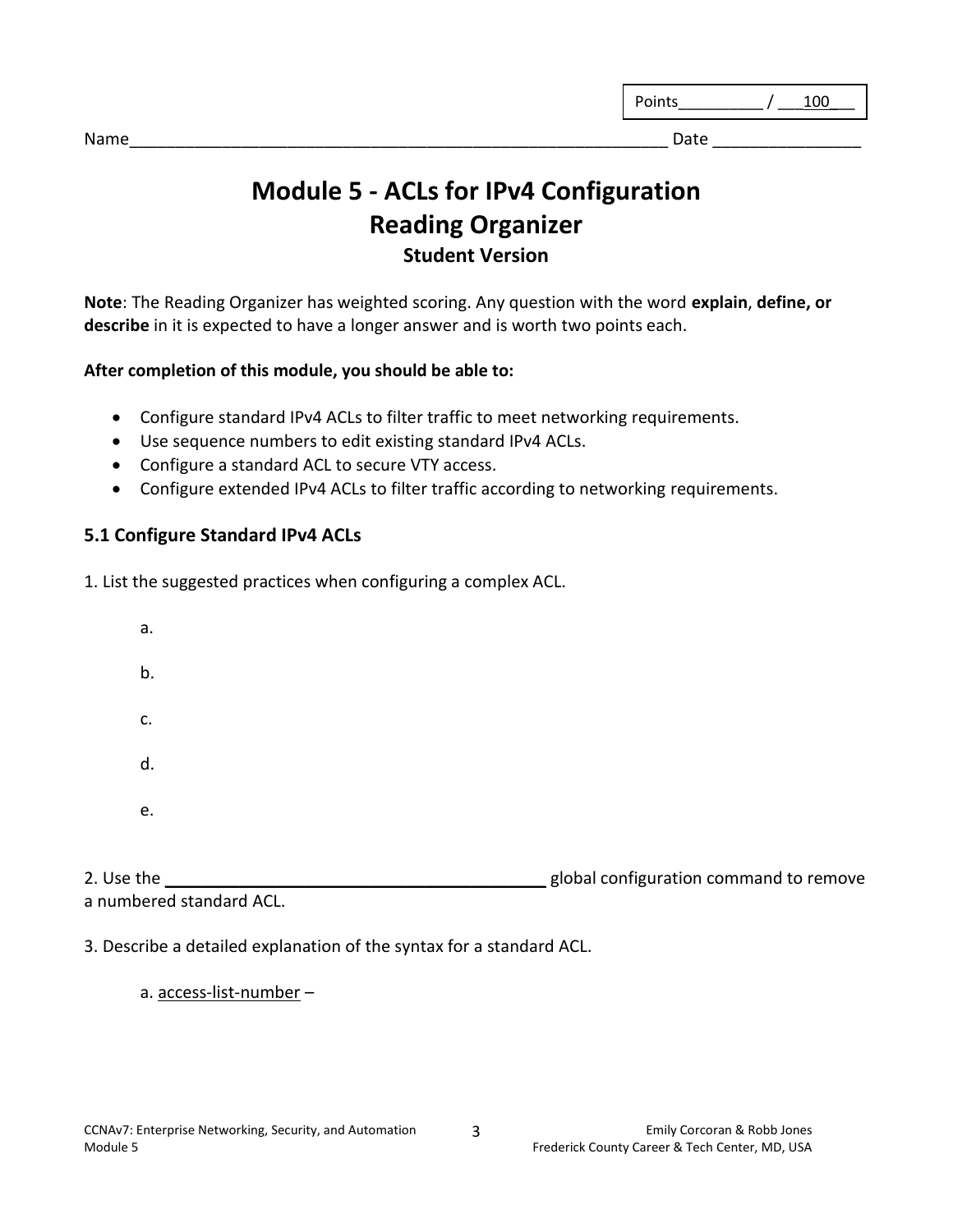b. deny –

c. permit –

d. remark text -

e. source –

f. source-wildcard –

g. log –

4. Naming an ACL makes it easier to understand its function. Write the global configuration command to create a named standard ACL.

5. ACL names are \_\_\_\_\_\_\_\_\_\_\_\_\_\_\_\_\_\_\_\_\_\_\_ , \_\_\_\_\_\_\_\_\_\_\_\_\_\_\_\_\_\_\_\_\_\_\_, and must be

6. \_\_\_\_\_\_\_\_\_\_\_\_\_\_\_\_\_\_\_\_\_\_\_ ACL names is not required but makes them stand out when viewing the running-config output. It also makes it less likely that you will accidentally create two different ACLs with the same name but with different uses of capitalization.

\_\_\_\_\_\_\_\_\_\_\_\_\_\_\_\_\_\_\_\_\_\_\_.

4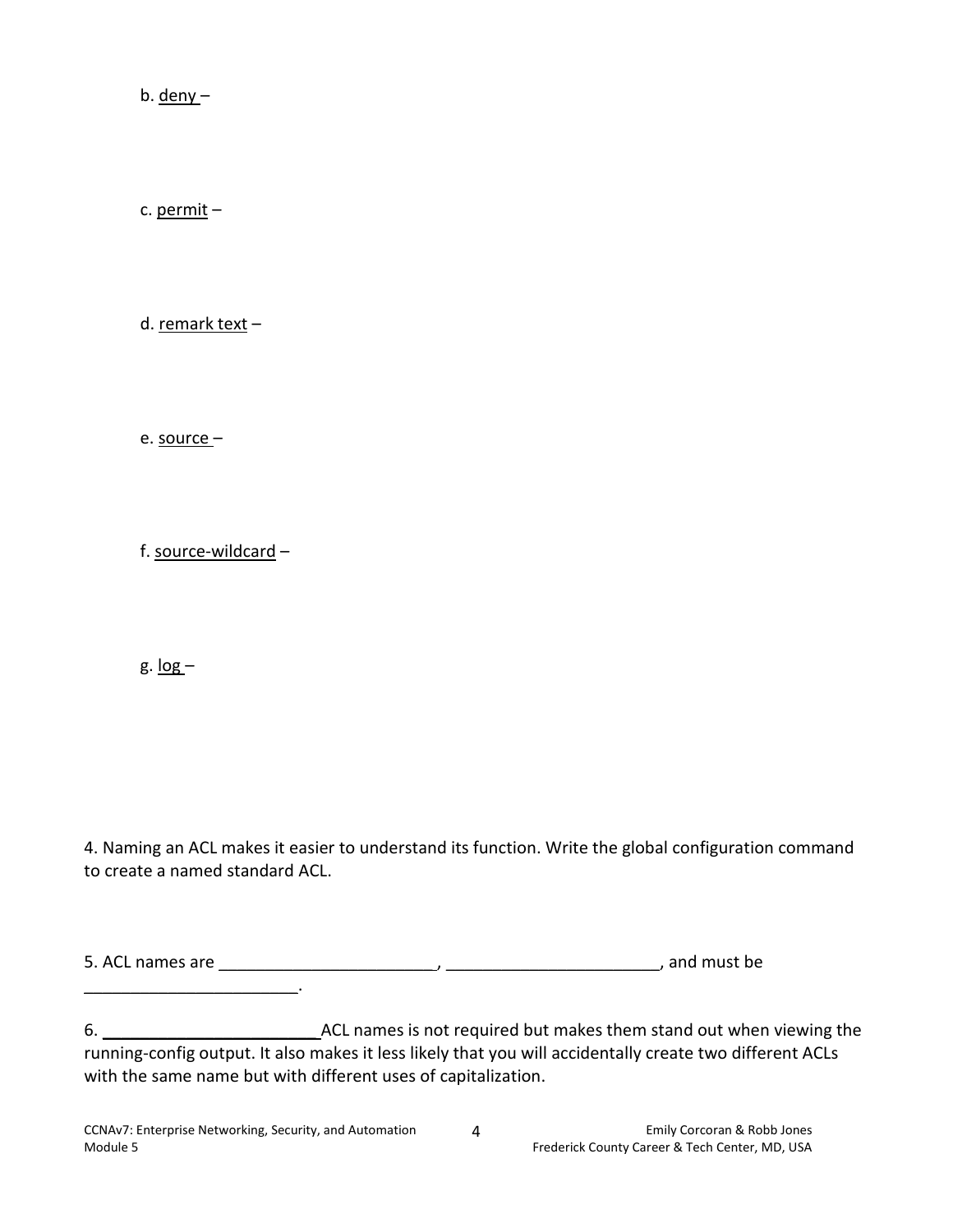remove a named standard IPv4 ACL.

\_\_\_\_\_\_\_\_\_\_\_\_\_\_\_\_\_\_\_\_\_\_\_.

8. After a standard IPv4 ACL is configured, it must be linked to an \_\_\_\_\_\_\_\_\_\_\_\_\_\_\_\_\_\_\_\_\_\_\_\_\_\_\_\_\_\_ or

9. Two commands are required to completely remove an ACL from a router. What command can you use to remove an ACL from an interface?

10. Which command can you use to remove the ACL from the router after it is removed from the interface?

11. The output of the show access-lists command does not display remark statements. ACL remarks are displayed in the \_\_\_\_\_\_\_\_\_\_\_\_\_\_\_\_\_\_\_\_\_\_\_ \_\_\_\_\_\_\_\_\_\_\_\_\_file.

12. Which command can you use to verify if an interface has an ACL applied to it?

13. Write in the commands to create a named standard ACL called RESEARCH, with a remark, to permit host 10.25.1.1, applied outbound on GigabitEthernet0/0.

| $R1$ (config-if)# $\qquad \qquad$        |
|------------------------------------------|
| $R1$ (config-if)# $\qquad \qquad$<br>R1# |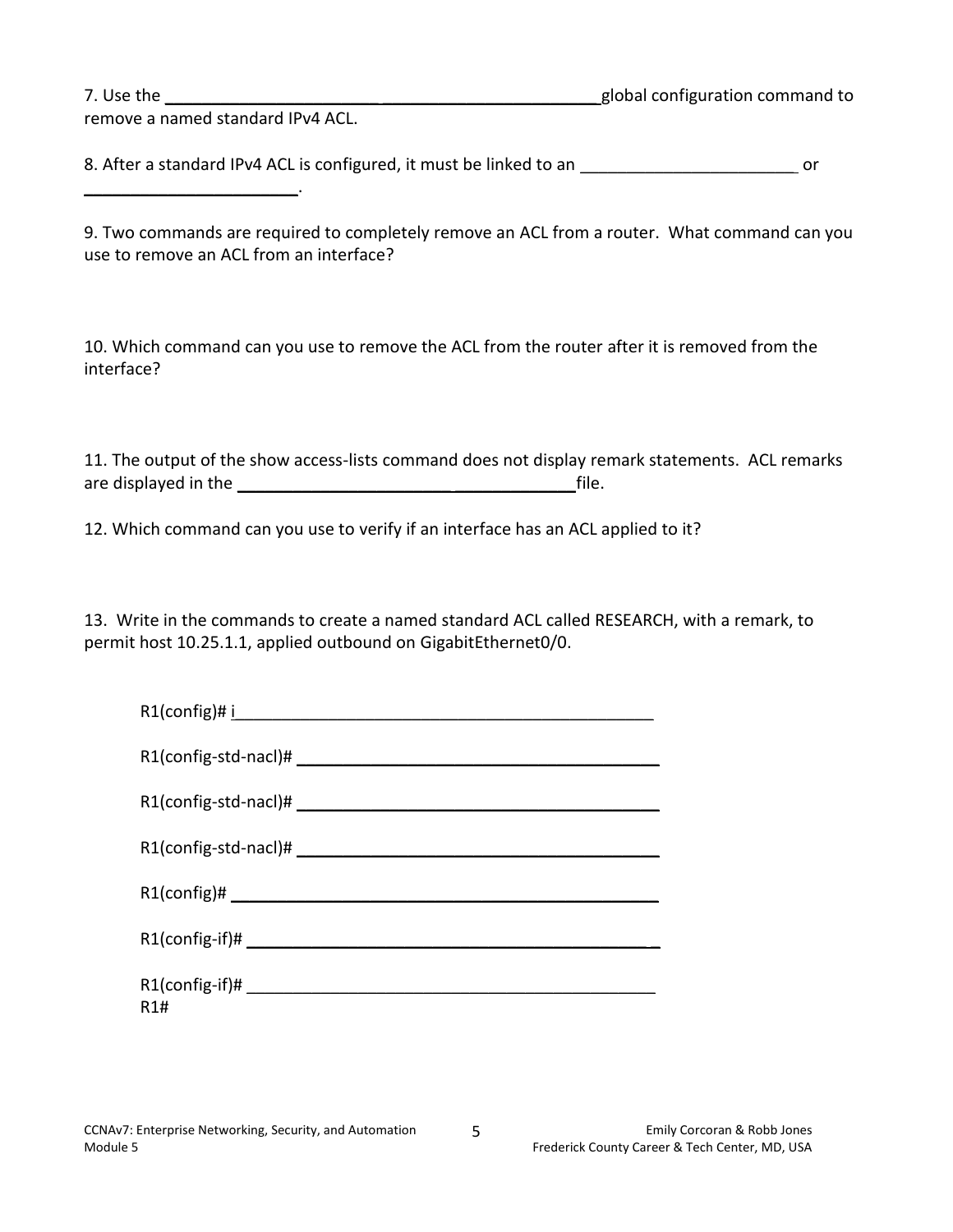#### **5.2 Modify IPv4 ACLs**

14. What are the two methods to use when modifying an ACL?

- a.
- b.
- 15. Where should ACLs with multiple ACEs should be created?

16. Describe the steps required to correct an error in an ACL using a text editor.

a. b. c. d.

17. Sequence numbers are automatically assigned when an ACE is entered. These numbers are listed in the command.

18. Does the show running-config command display sequence numbers?

19. Use the **19. Use the 20. If the set of the command to edit an ACL using sequencing numbers.** 

20. Explain how ACE statements can be changed using the sequence number.

21. Use the \_\_\_\_\_\_\_\_\_\_\_\_\_\_\_\_\_\_\_\_\_\_\_\_\_\_\_\_\_\_\_command to verify an ACL has a new ACE statement inserted appropriately before the permit statement.

22. Which router command shows statistics for each statement that has been matched?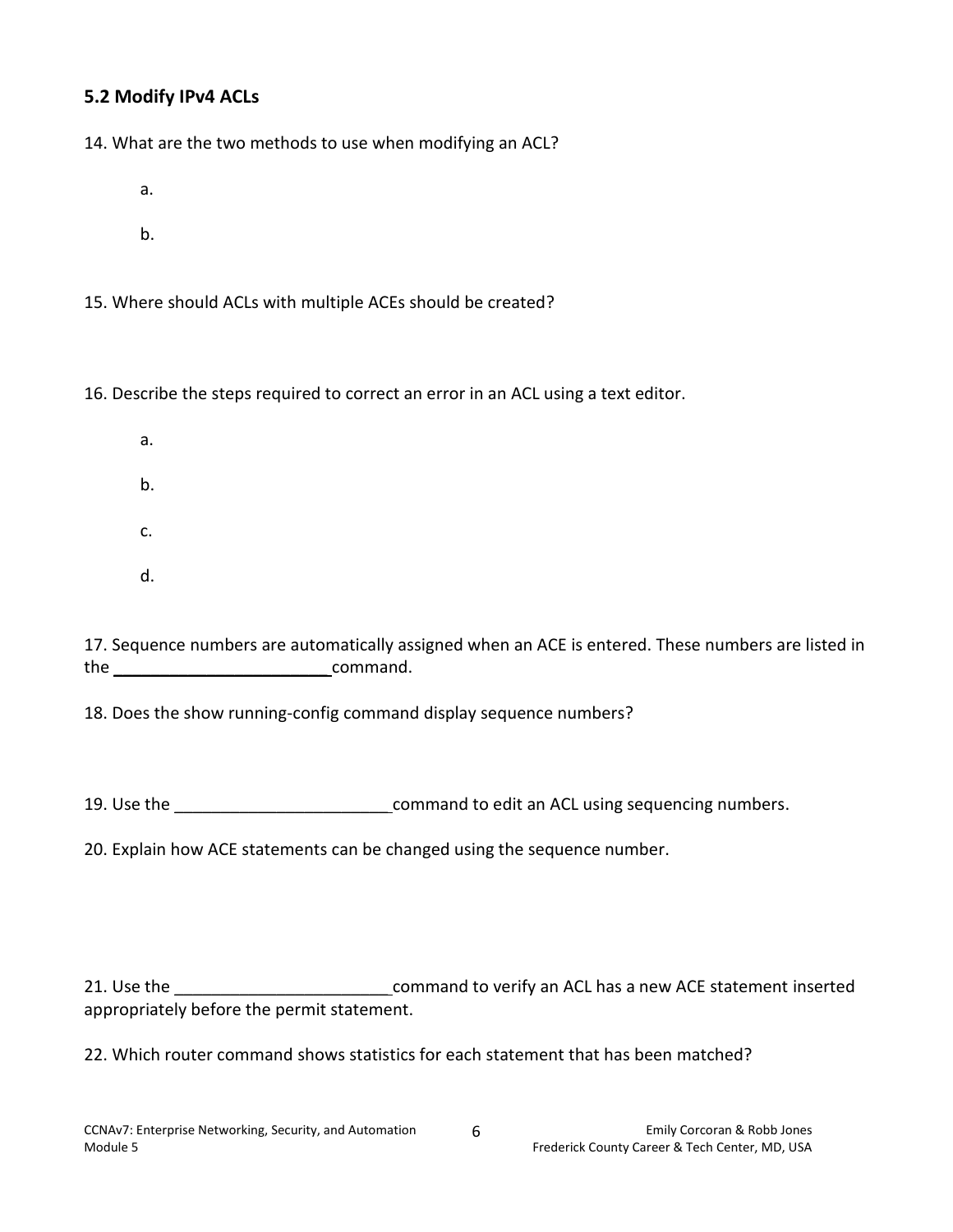23. When you show an ACLs statistics the implied deny any, the last statement does not display any statistics. Explain ho you can track how many implicit denied packets have been matched.

### **5.3 Secure VTY Ports with a Standard IPv4 ACL**

- 24. Describe the two steps to secure remote administrative access to the vty lines:
	- a.
	- b.

25. The state of the most commonly used option to filter incoming vty traffic.

26. Describe two things that need to be considered when configuring access lists on vty lines.

- a.
- b.

27. After the ACL to restrict access to the vty lines is configured, it is important to verify that it is working as expected. Explain how you can test this?

## **5.4 Configure Extended IPv4 ACLs**

28. Why are extended ACLs used more often than standard ACLs?

#### 29. What can extended ACLs filter on?

- a.
- b.
- 
- c.
- d.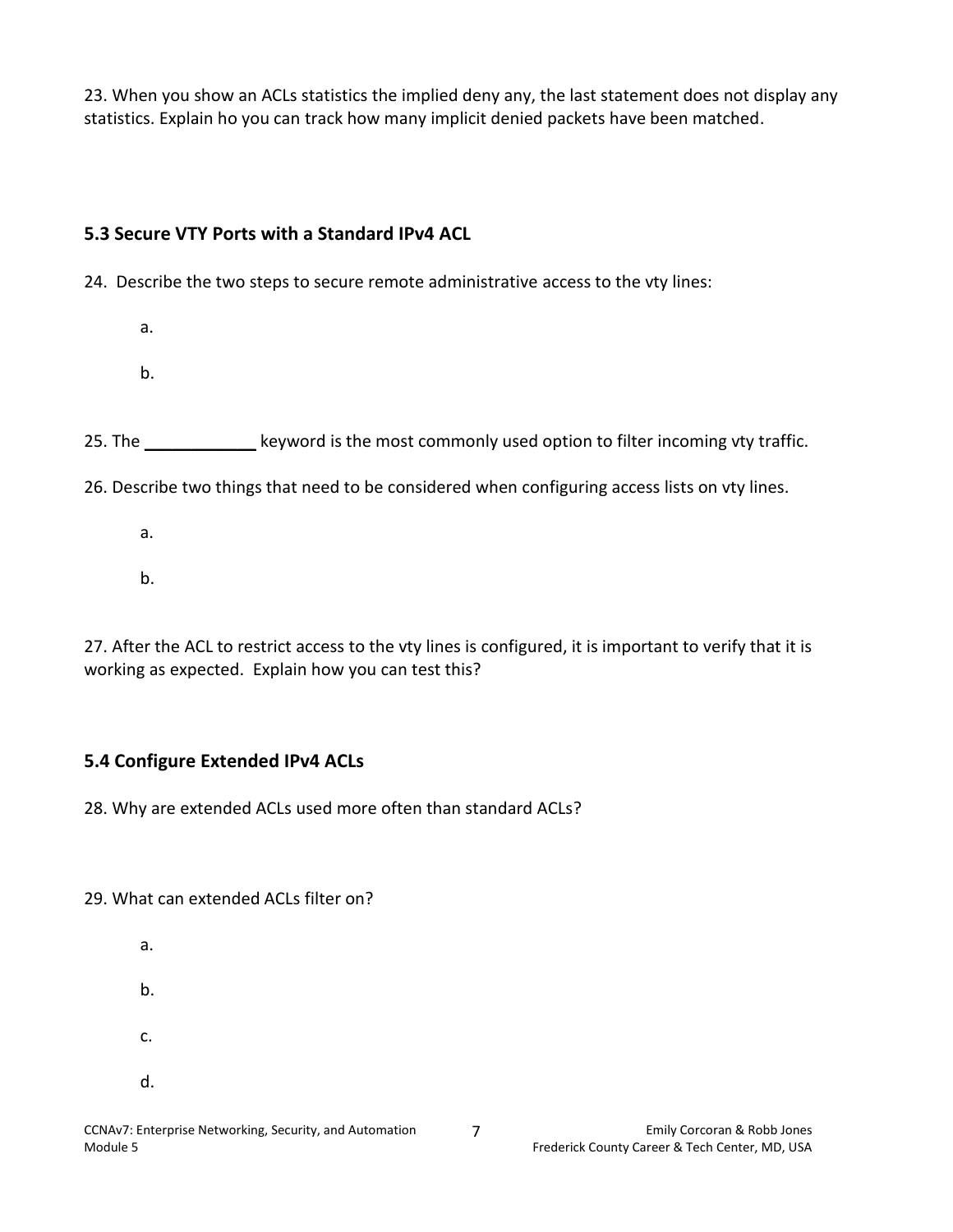30. Use the \_\_\_\_\_\_\_\_\_\_\_\_\_\_\_\_\_\_\_\_\_\_\_ \_\_\_\_\_\_\_\_\_\_\_\_\_\_\_\_\_access-list-name global configuration

command to remove an extended ACL.

31. Match the extended ACL parameters with the description.

a. access-list-number b. remark c. source d. deny e. text f. source-wildcard g. permit h. protocol i. destination j. source-wildcard k. destination l. operator m. port n. log o. established p. destination-wildcard

This is the decimal number of the ACL. Extended ACL number range is 100 to 199 and 2000 to 2699.

This denies access if the condition is matched.

\_\_\_\_\_\_This permits access if the condition is matched.

\_\_\_\_\_\_ (Optional) Adds a text entry for documentation purposes. Each remark is limited to 100 characters.

Name or number of an internet protocol. Common keywords include ip, tcp, udp, and icmp. The ip keyword matches all IP protocols.

\_\_\_\_\_\_(Optional) A 32-bit wildcard mask that is applied to the source.

This identifies the source network or host address to filter. Use the any keyword to specify all networks. Use the host ip-address keyword or simply enter an ip-address (without the host keyword) to identify a specific IP address.

\_\_\_\_\_\_ (Optional) A 32-bit wildcard mask that is applied to the source.

- This identifies the destination network or host address to filter. Use the any keyword to specify all networks. Use the host ip-address keyword or ip-address.
	- \_\_\_\_\_\_(Optional) This is a 32-bit wildcard mask that is applied to the destination.

\_\_\_\_\_\_(Optional) This compares source or destination ports. Possible operands include It (less than), gt (greater than), eq (equal), neq (not equal), and range (inclusive range).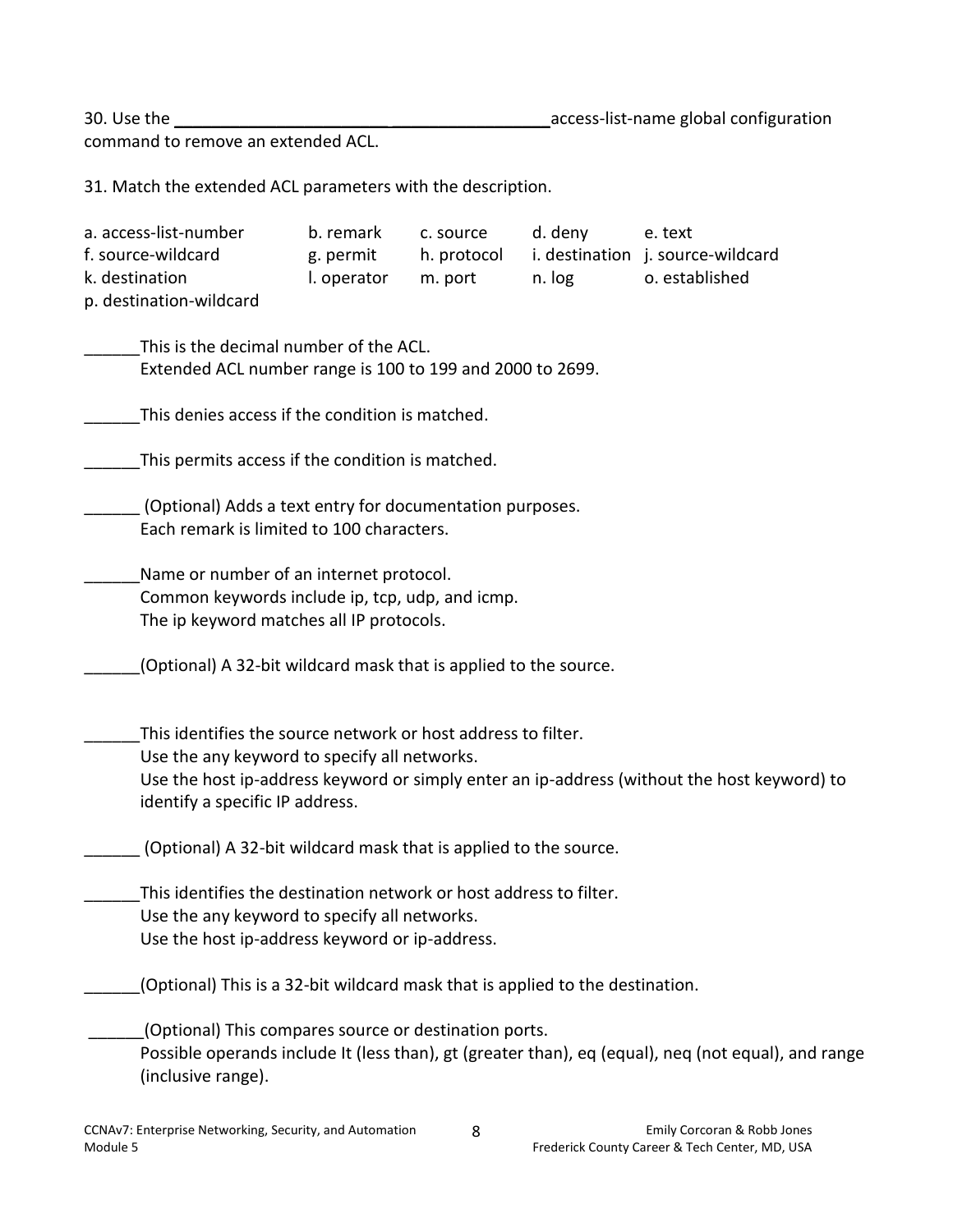\_\_\_\_\_\_(Optional) The decimal number or name of a TCP or UDP port.

\_\_\_\_\_\_\_(Optional) For the TCP protocol only.

This is a 1st generation firewall feature.

(Optional) This keyword generates and sends an informational message whenever the ACE is matched.

This message includes ACL number, matched condition (i.e., permitted or denied), source address, and number of packets.

This message is generated for the first matched packet.

This keyword should only be implemented for troubleshooting or security reasons.

32. Use the \_\_\_\_\_\_\_\_\_\_\_\_ to get help when entering a complex ACE.

33. Extended ACLs can filter on different port number and port name options. What is the port name and number for HTTP traffic?

| Port Name | Port Number: |
|-----------|--------------|
|           |              |

34. Explain what the TCP *established* keyword allows TCP to do.

35. If you apply the established keyword to HTTP traffic what will happen?

36. ACL names are \_\_\_\_\_\_\_\_\_\_\_\_\_\_\_\_\_\_\_\_\_\_\_, \_\_\_\_\_\_\_\_\_\_\_\_\_\_\_\_\_\_\_\_\_\_\_ and must be unique.

37. The \_\_\_\_\_\_\_\_\_\_\_\_\_\_\_\_\_\_\_\_\_\_\_\_\_\_\_\_\_\_\_\_command is used to verify the ACL statistics.

38. What two methods are available to edit extended ACLs?

- a.
- b.